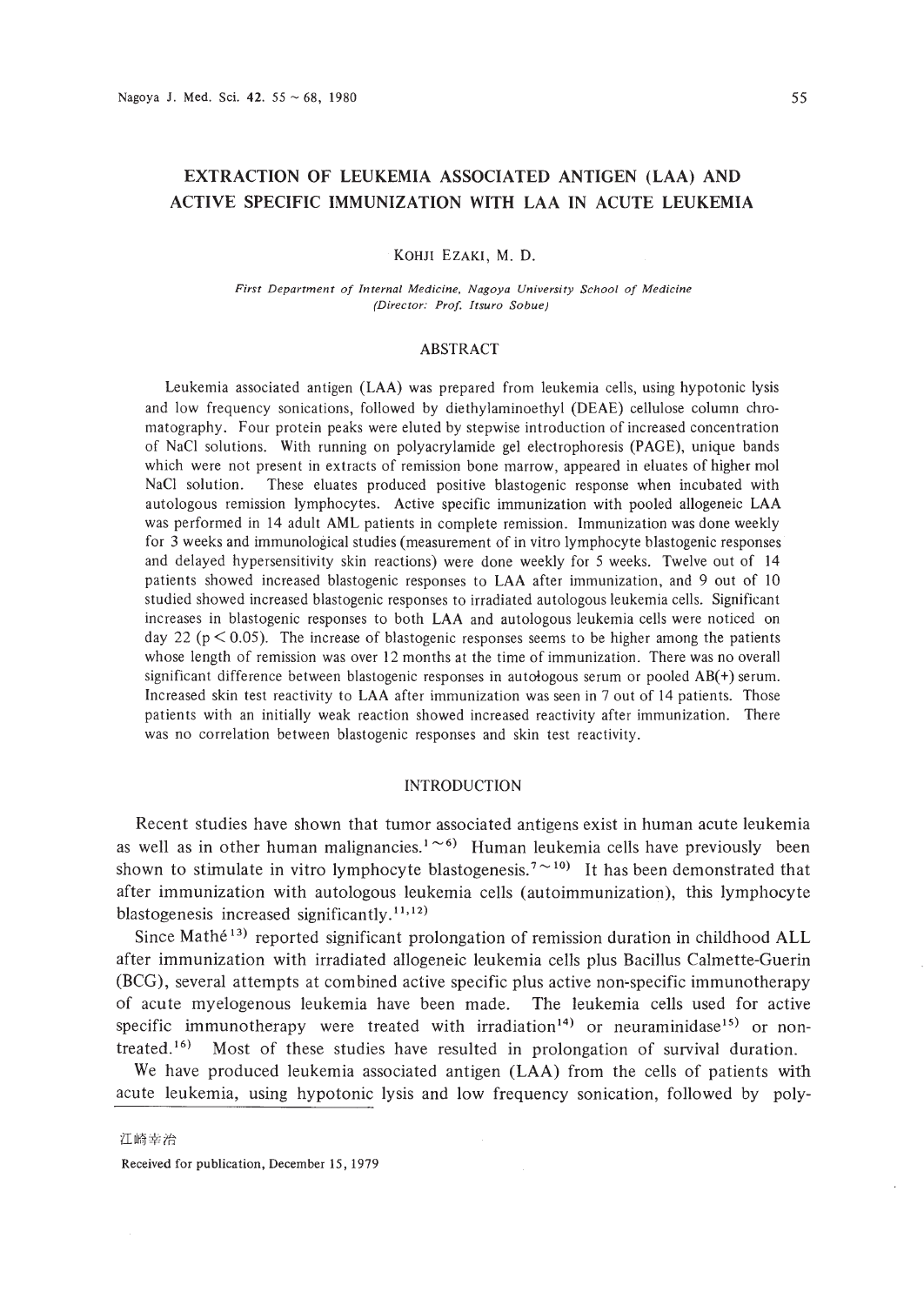acrylamide gel electrophoresis (PAGE) or diethylaminoethyl (DEAE) cellulose column chromatography.<sup>17)</sup> Hollinshead<sup>18,19</sup> has prepared LAA according to this method and obtained positive delayed hypersensitivity reaction when injected intradermally in the autologous setting.

We intend to develop a protocol for active specific immunotherapy of acute leukemia using LAA.<sup>20)</sup> Prior to the enforcement of this protocol, we need to identify and evaluate the immunological activity of LAA. In this paper, we present (1) to determine the blastogenic activity of LAA in autologous setting,  $(2)$  to demonstrate the boosting of specific tumor immunity after the immunization with pooled allogeneic LAA.

### MATERIALS AND METHODS

### *Collection and storage of leukemia cells*

Leukemia cells were collected from the peripheral blood of untreated patients on admission to the hospital. The red blood cells were removed by exposure of the collected cells to five volumes of tris-buffered ammonium chloride. After centrifugation and washing, the leukemia cells were suspended in RPMI-1640 medium with 20% fetal calf serum. This suspension was mixed with DMSO to a final proportion of  $10\%$  and frozen at  $1^{\circ}$ C per minute to  $-120^{\circ}$ C in sterile glass ampules at a leukocyte concentration of  $5 \times 10^{7}$ /ml and a volume of 1 ml. The ampules were then stored at  $-180^{\circ}$ C in liquid nitrogen.

### *Preparation of leukemia associated antigen* (Fig. 1)

The method of preparation of LAA is essentially the same as previously reported.<sup>17, 20)</sup> Leukemia cells were treated with tris-buffered ammonium chloride for removal of erythrocytes and suspended in 0.15 M NaC!. At no time were these cells for immunization with



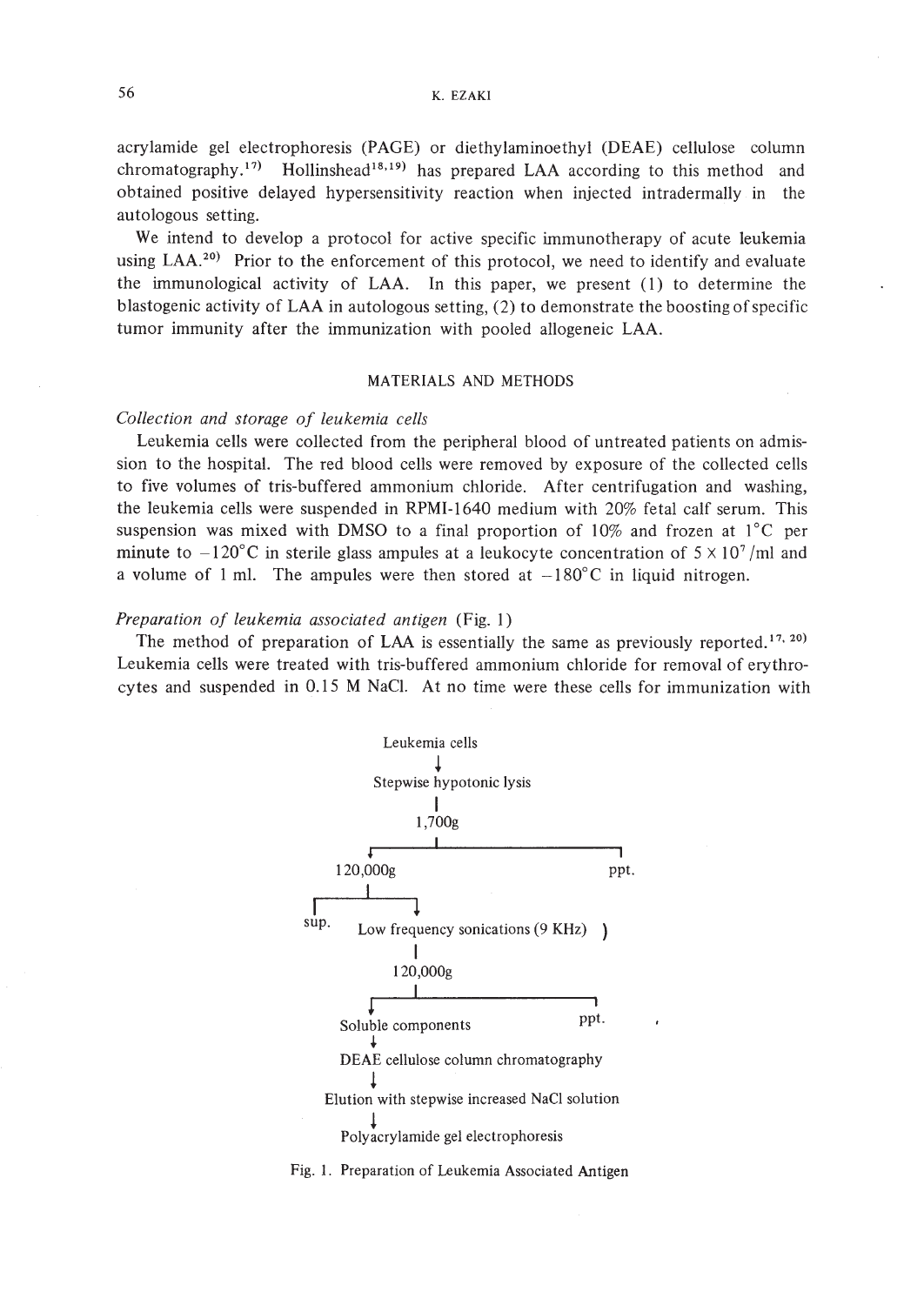LAA exposed to fetal calf serum to assure that neither immunization nor response could be attributed to this material. Membrane extracts were prepared by sequential low-ionic strength extraction, with 0.15 M NaCl, 0.07 M NaCl and 0.035 M NaCl. In. each extraction, supernatant was collected by centrifugation at 1,700 g for 10 minutes. Supernatants were pooled and then were ultracentrifuged at 120,000 g for I hour to obtain the membrane pellet. The membrane pellet was treated with low frequency sonication (Raytheon Sonic Oscillator or Kubota Insonater Model 200M) for 4 minutes, 4 to 6 times to obtain soluble fractions. Thereafter, these soluble fractions were separated on PAGE. The discontinuous gels were stacked gradients of 12, 7, 4.75, and 3.5% acrylamide. In the region close to the anode, there were protein bands noted which were not present in extracts of remission bone marrow (Fig. 2). An alternative to PAGE separation was DEAE ceIlulose column chromatography. This was used to prepare enough yield of antigen for immunization and immunological studies. Four protein peaks (Peak I, II, III, and IV) were eluted by stepwise introduction of increased concentration of NaCI solutions. The eluated of DEAE run on PAGE showed the unique bands in Peak IV (0.30 M NaCI eluate) and also in Peak III (0.15 M NaCI eluate) in some cases (Fig. 2). Those eluates were concentrated to 500 to 1,000  $\mu$ g/ml and stored in Revco freezer (-80°C) after sterilization by Millipore filter. LAA was named for the eluates of DEAE showing the unique bands.

### *Type of immunological studies*

### a) Lymphocyte blastogenic responses

Peripheral blood lymphocytes were coIlected on a layer of FicoIl-Conrey by a centrifugation at 400 g for 30 minutes. The lymphocytes were resuspended in RPMI-1640 medium, supplemented with penicillin, streptomycin, glutamin and 10% serum (either patient's own or allogeneic AB(+) serum). Microculture lymphocyte stimulation assay was employed to monitor lymphocyte blastogenic responses. The lymphocyte concentration was adjusted



Fig. 2. Polyacrylamide gel electrophoresis. (29 male AML) Son.: Sonicated prep of leukemia cells PI, PII, PIlI, PlY: DEAE fraction of sonicated prep CR Son.: Sonicated prep of remission bone marrow cells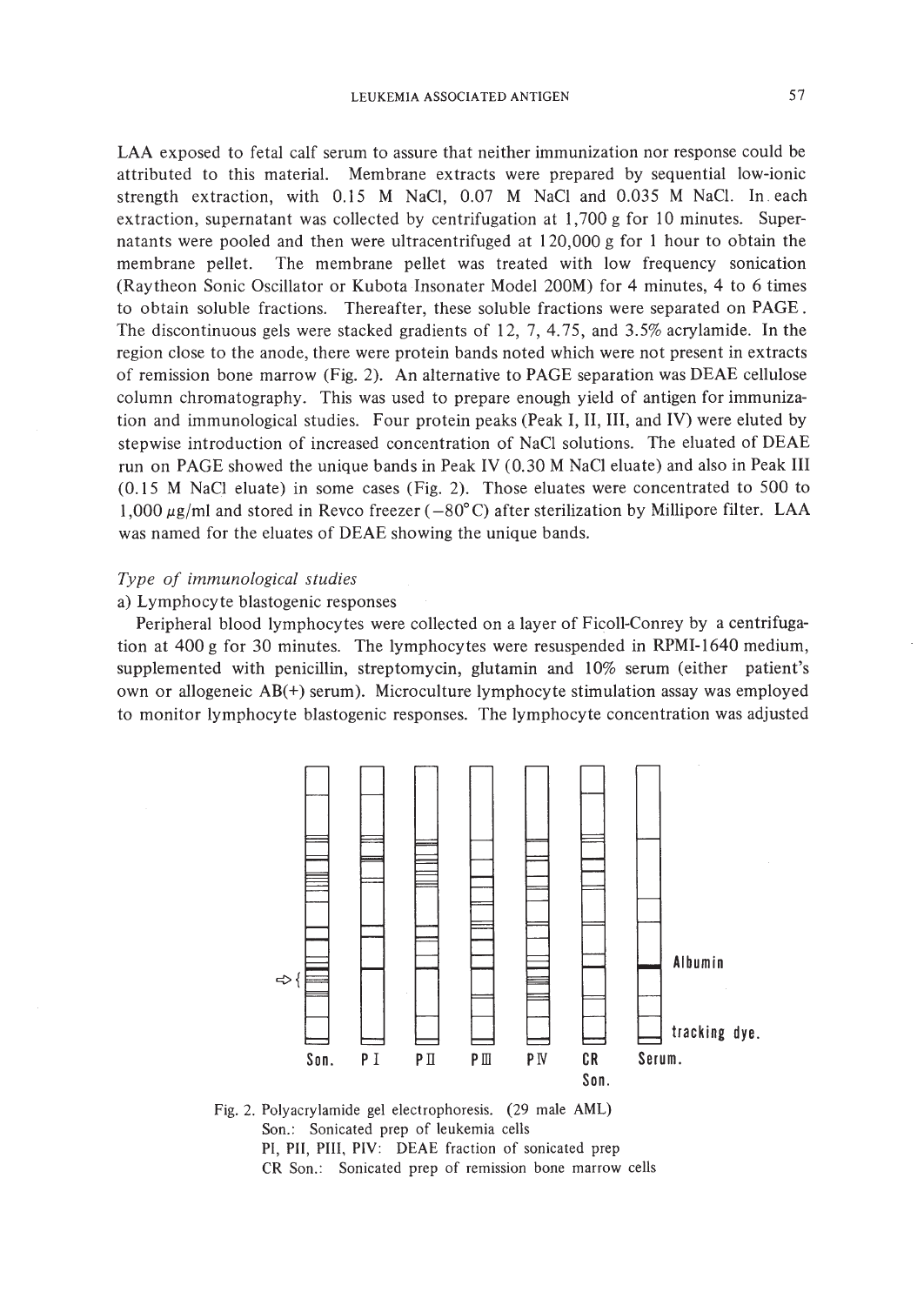to  $7.5 \times 10^5$  /ml for antigen and mitogen treated cultures and 0.2 ml were added to triplicate wells of Falcon microtest II plates. For the cultures of mixed lymphocyte tumor cell reaction (MLTR), the cell concentration was adjusted to  $1.5 \times 10^6$  /ml and 0.1 ml was added to triplicate wells.

LAA was added in the concentrations of 5, 10 and 50  $\mu$ g/ml of the culture. For MLTR cultures, autologous frozen leukemia cells were thawed, washed and resuspended in RPMI-1640 medium. Leukemia cells were adjusted to  $1.5 \times 10^6$  /ml and after irradiating with 4000 rads, 0.1 ml was added in culture plates to an equivalent number of autologous lymphocytes. Appropriate controls consisting of unstimulated lymphocytes alone and irradiated leukemia cells with irradiated lymphocytes were set up.

Cultures were incubated at 37°C in an atmosphere of 5% of  $CO<sub>2</sub>$  in air. Antigen treated cultures were terminated after 5 days and MLTR cultures were terminated after 7 days of incubation. During the final 8 hours of incubation,  $1 \mu$ Ci/well of tritiated thymidine was added to the cultures. Cells from each microculture were harvested on MASH (multiple automated sample harvester) onto fiberglass scintillation paper. Circular discs containing cells were removed and transferred to glass vials containing scintillation fluid. These were counted in a scintillation counter. Lymphocyte blastogenic responses were taken as the net CPM per  $1.5 \times 10^5$  lymphocytes after the results of the appropriate control cultures had been subtracted. The stimulation index (SI) was taken as the CPM in a stimulated culture divided by the CPM in the appropriate unstimulated control.

# b) Delayed hypersensitivity skin reactions

Delayed hypersensitivity was evaluated by injecting 0.1 ml intradermally at 2 different concentrations of LAA (10 and 100  $\mu$ g/ml) with resulting skin test doses of 1 and 10  $\mu$ g, respectively.

We have used MLTR to detect leukemia cell surface antigen,<sup>10)</sup> and so lymphocyte blastogenic responses were thought to be useful and performed in autologous setting to evaluate the antigenic acitvity of each eluate of DEAE. Leukemia cell extracts were collected from leukemia cells of the patients before treatment. After these patients entered into complete remission, the lymphocytes were collected and stimulated with autologous eluates of DEAE. The study was done at least I week after the last chemotherapy to avoid the immunosuppressive effects of chemotherapeutic agents. These lymphocyte blastogenic responses were done in 5 AML patients and 4 ALL patients whose remission duration was 2 to 4 months.

### *Schedule of immunization and immunological studies*

Fourteen patients with AML were immunized with pooled allogeneic LAA. LAA used for immunization were prepared from pooled leukemia cells of 8 AML patients. All patients were in complete remission with a duration of remission between 3 months and 18 months, and a median remission duration of 7 months. Immunization was started 2 to 3 weeks after the last chemotherapy to avoid the rebound period,<sup>21)</sup> and immunesuppressive effects of chemotherapeutic agents.<sup>22)</sup>

On the day of immunization, LAA which had been stored in Revco freezer, were thawed rapidly at  $37^{\circ}$ C, and the dose was adjusted to either 100, 200, or 400  $\mu$ g in 0.2 ml. The dose was increased as it was demonstrated that the lower doses were safe and not associated with toxicity. LAA was mixed with  $50 \mu g/0.05$  ml of oil-attached BCG-cell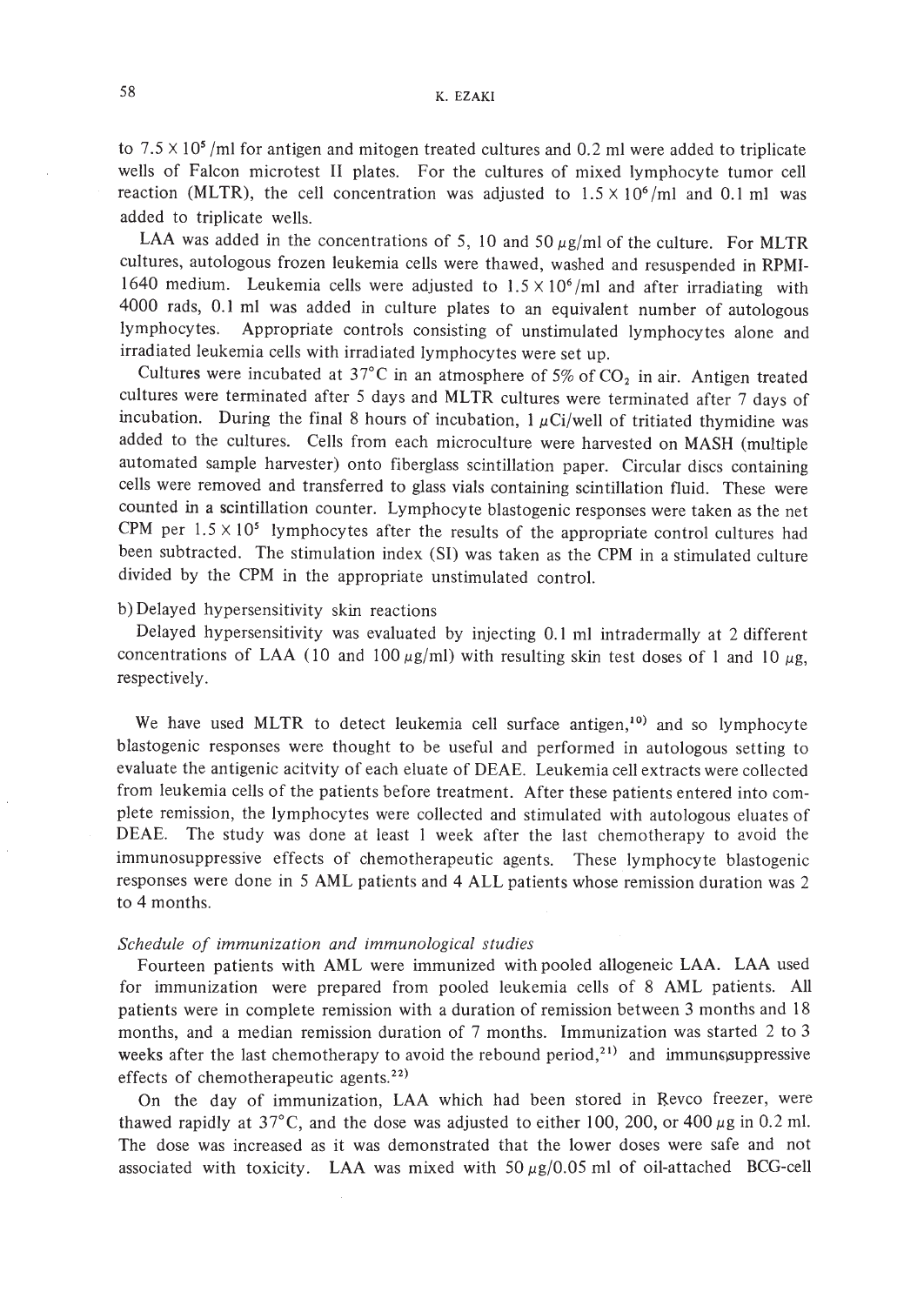wall skeleton (BCG-CWS) as an adjuvant and injected intradermally at 2 separate sites in one extremity on days I, 8, and 15 of the study. The sites of immunization were rotated in both upper and lower extremities. The patients did not take any other treatment during these 3 immunizations and subsequent 2 weeks follow-up. Chemoimmunotherapy or chemotherapy maintenance was resumed 2 weeks after last active immunization and after the end of the immunological studies.

Immunological studies included; I) lymphocyte blastogenic responses to LAA and irradiated autologous leukemia cells (MLTR); 2) lymphocyte blastogenic responses to nonspecific mitogens: phytohemagglutinin (PHA-M, Difco), pokeweed mitogen (PWM, Gibco), concanavalin-A (Con-A, Pharmacia), streptolysin-O (SLO, Difco), and preservativefree PPD. Lymphocyte cultures were done using patient's own serum and allogeneic AB(+) male serum; 3) skin tests for delayed hypersensitivity to LAA, as well as nonspecific mitogens: dermatophytin, varidase, candida, PPD, and keyhole fimpet hemocyanin (KLH).

Lymphocyte blastogenic responses were measured on the first day of immunization and then weekly for 4 weeks, that is, days I, 8, 15, 22, and 29 of the study. Skin tests were done on the first day, and then every other week for 4 weeks, that is, days I, IS, and 29 of study.

### RESULTS

### *Lymphocyte blastogenic responses in autologous setting*

Lymphocyte blastogenic responses to the eluates of DEAE in autologous setting showed in Table I. Four out of 5 AML patients, and 4 out of 4 ALL patients showed higher responses to either Peak IV or Peak III and Peak IV, than to other peaks. Mean CPM of all patients when incubated with Peak IV and Peak III is 2938 and 2618, respectively. Compared to unstimulated control, blastogenic response only to Peak IV is significantly

|         |          | Blastogenic responses CPM (SE) |                |                |                |               |  |  |
|---------|----------|--------------------------------|----------------|----------------|----------------|---------------|--|--|
| Pt.     | Dx.      | Nonė<br>(Control)              | PI             | PII            | PIII           | PIV           |  |  |
| M.M.    | AML      | 504<br>$(88)*$                 | 903<br>(120)   | 774<br>(192)   | 737<br>(192)   | 1252<br>(161) |  |  |
| H.W.    | AML      | 2794<br>(420)                  | 2134<br>(95)   | 3774<br>(946)  | 5400<br>(1453) | 4768<br>(497) |  |  |
| K.G.    | AML      | 1136<br>(321)                  | 1919<br>(690)  | 1542<br>(388)  | 1774<br>(172)  | 2678<br>(280) |  |  |
| Y.I.    | AML      | 1680<br>(400)                  | 3933<br>(2292) | 1806<br>(1117) | 5832<br>(1726) | 6287<br>(992) |  |  |
| M.M.    | AML      | 1183<br>(233)                  | 797<br>(124)   | 961<br>(213)   | 1129<br>(193)  | 1253<br>(337) |  |  |
| K.H.    | ALL      | 1410<br>(188)                  | 1307<br>(627)  | 1432<br>(623)  | 1630<br>(442)  | 2105<br>(752) |  |  |
| K.B.    | ALL      | 702<br>(107)                   | 1525<br>(495)  | 1208<br>(216)  | 2014<br>(747)  | 1719<br>(409) |  |  |
| T.H.    | ALL      | 1950<br>(248)                  | 2951<br>(50)   | 3339<br>(423)  | 3184<br>(427)  | 4052<br>(290) |  |  |
| Y.H.    | ALL      | 362<br>(39)                    | 512<br>(119)   | 1615<br>(181)  | 1869<br>(317)  | 2328<br>(432) |  |  |
|         | Mean CPM | 1302                           | 1775           | 1827           | 2618           | 2938          |  |  |
| P-value |          |                                | $0.25$         | < 0.25         | $0.10$         | < 0.05        |  |  |

Table I. Lymphocyte blastogenic responses to each DEAE fraction in autologous setting

\* SE = Standard error.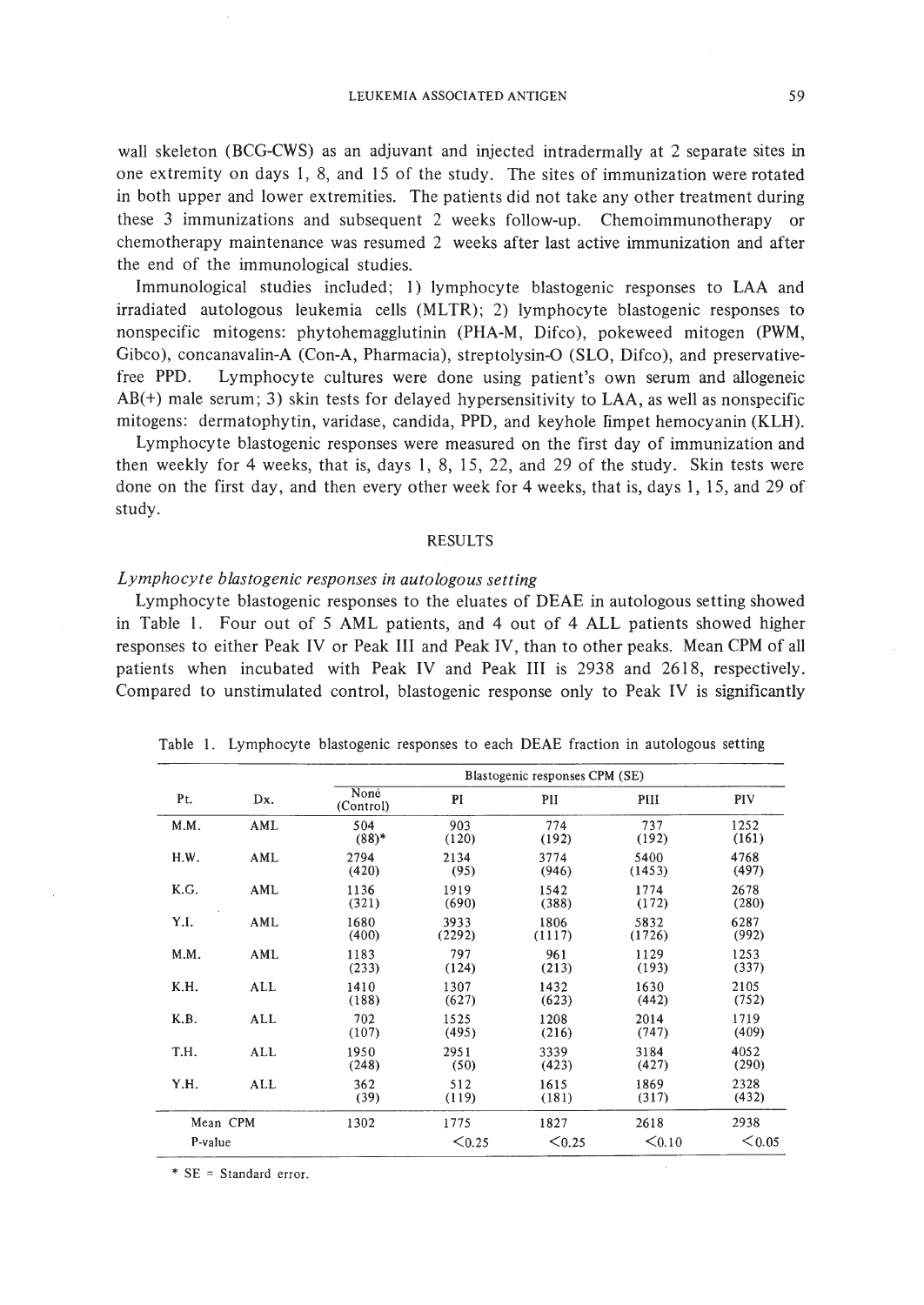higher ( $p < 0.05$ ). Blastogenic responses to unfractionated sonicated materials are lower than the blastogenic responses to Peak IV in many cases.

### *Immunization with allogeneic LAA*

Among the 14 AML patients immunized with LAA, 6 patients received  $100 \mu$ g, 5 patients  $200 \mu$ g, and 3 patients  $400 \mu$ g, respectively. All patients tolerated the immunization well. Most patients had moderate local reactions at the injection sites consisting of approximately I cm of erythema, induration, and papule formation lasting for I week. Only 3 patients developed mild temperature elevation. These 3 also developed more severe local reactions at injection sites including drainage which lasted for 2 to 3 weeks.

Table 2 summarizes the pre- and post-immunization lymphocyte blastogenic responses to LAA in both autologous and allogeneic serum. The highest counts among 3 different concentrations of LAA used for lymphocyte stimulation are shown, and the highest values among 4 in vitro studies after immunization and the dates on which the highest values were observed are given. After immunization with LAA, 12 out of 14 patients showed a significant increased blastogenic response to LAA at least twice the pre-immunization value. The other 2 patients did not show a significant increase. In the majority of cases, the highest responses appeared on days 15, 22, and 29 of the study.

Figure 3 summarizes the net CPM and SI to LAA of all patients who were immunized with LAA. Statistical analysis by Wilcoxon paired t test showed significant differences between day 1 and day 22 ( $p < 0.01$ ). Because lymphocyte blastogenic responses in allogeneic serum were similar, only the result using autologous serum are shown in the figure.

|                        | Blastogenic Responses to LAA (Net CPM) |                   |           |              |                     |           |  |  |
|------------------------|----------------------------------------|-------------------|-----------|--------------|---------------------|-----------|--|--|
| Patient <sup>a</sup> ) | Auto Serumb)                           |                   |           | Allo Serumb) |                     |           |  |  |
|                        | Pre                                    | Post <sup>b</sup> | $(Day)^d$ | Pre          | $P_{\text{Ost}}(c)$ | $(Day)^d$ |  |  |
| 1.                     | 60                                     | 982               | (22)      | 89           | 895                 | (22)      |  |  |
| 2.                     | 312                                    | 391               | (22)      | 281          | 559                 | (29)      |  |  |
| 3.                     | 160                                    | 386               | (22)      | 339          | 700                 | (22)      |  |  |
| 4.                     | 692                                    | 1407              | (22)      | 899          | 2277                | (22)      |  |  |
| 5.                     | 498                                    | 1846              | (29)      | 539          | 1261                | (15)      |  |  |
| 6.                     | 1601                                   | 4531              | (22)      | 3064         | 13228               | (22)      |  |  |
| 7.                     | 1320                                   | 8127              | (29)      | 520          | 4929                | (29)      |  |  |
| 8.                     | 766                                    | 2145              | (8)       | 1370         | 2759                | (8)       |  |  |
| 9.                     | 1458                                   | 2018              | (22)      | 1729         | 6636                | (29)      |  |  |
| 10.                    | 1006                                   | 10840             | (29)      | 608          | 6932                | (29)      |  |  |
| 11.                    | $-697$                                 | 207               | (15)      | $-357$       | 323                 | (22)      |  |  |
| 12.                    | 3228                                   | 7343              | (22)      | 3318         | 2005                | (8)       |  |  |
| 13.                    | 4899                                   | 13436             | (22)      | 4677         | 18501               | (22)      |  |  |
| 14.                    | 7530                                   | 6860              | (22)      | 7284         | 6936                | (22)      |  |  |

Table 2. Pre- and Post-Immunization Blastogenic Responses to LAA

a) Doses of LAA for immunization are 100  $\mu$ g (Pt. 1-6), 200  $\mu$ g (Pt. 7-11), and 400  $\mu$ g (Pt. 12-14).

b) Serum used for in vitro lymphocyte cultures.

c) Highest net CPM among 4 studies after immunization.

d) Day with the highest net CPM.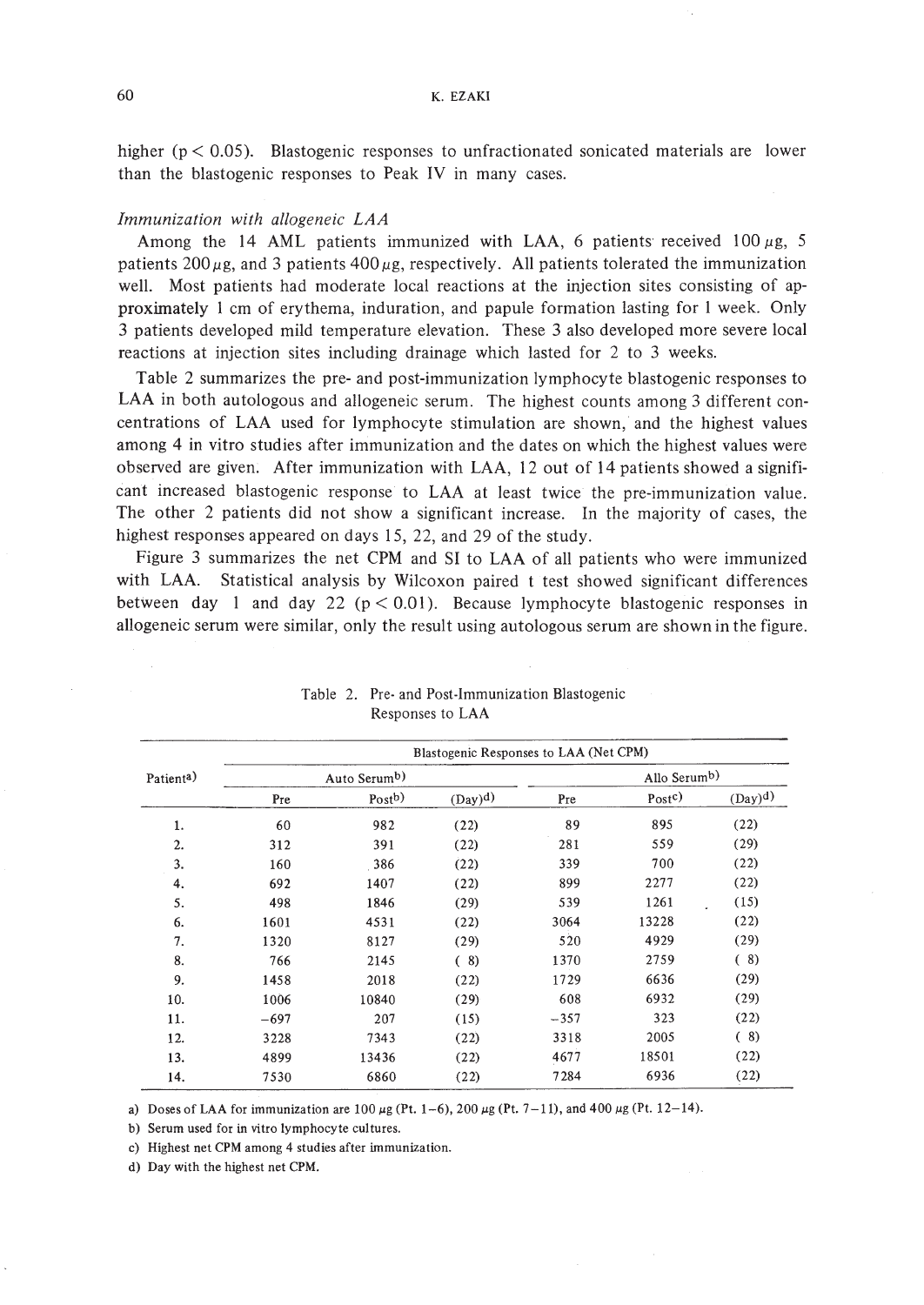

Table 3. Pre- and Post-Immunization Blastogenic Responses to Autologous Leukemia Cells

|                       | Blastogenic Responses to Cells (Net CPM) |                   |             |                          |                   |           |  |  |
|-----------------------|------------------------------------------|-------------------|-------------|--------------------------|-------------------|-----------|--|--|
| Patient <sup>a)</sup> | Auto Serum <sup>b)</sup>                 |                   |             | Allo Serum <sup>b)</sup> |                   |           |  |  |
|                       | Pre                                      | Post <sup>c</sup> | $(Day)^{d}$ | Pre                      | Post <sup>c</sup> | $(Day)^d$ |  |  |
| 1.                    | 5000                                     | 10502             | (8)         | 4399                     | 10467             | (29)      |  |  |
| 3.                    | 676                                      | 503               | (8)         | 285                      | 897               | (15)      |  |  |
| 4.                    | 420                                      | 1635              | (29)        | 1249                     | 1680              | (8)       |  |  |
| 5.                    | 702                                      | 1446              | (29)        | 799                      | 1677              | (29)      |  |  |
| 6.                    | 1256                                     | 10025             | (22)        | 698                      | 10120             | (22)      |  |  |
| 8.                    | 584                                      | 13791             | (22)        | 684                      | 17881             | (22)      |  |  |
| 9.                    | 73                                       | 705               | (22)        | 667                      | 3626              | (15)      |  |  |
| 12.                   | 3055                                     | 12237             | (29)        | 6729                     | 14121             | (22)      |  |  |
| 13.                   | 126                                      | 6066              | 8)<br>€     | 152                      | 1314              | (22)      |  |  |
| 14.                   | 1064                                     | 1015              | (29)        | 847                      | 820               | (22)      |  |  |

a) Doses of LAA for immunization are  $100\mu$ g (Pt. 1, 3, 4, 5, 6),  $200\mu$ g (Pt. 8, 9), and  $400\mu$ g (Pt. 12, 13, 14).

b) Serum used for in vitro lymphocyte cultures.

c) Highest netCPM among 4 studies after immunization.

d) Day with the highest net CPM.

The pre- and post-immunization lymphocyte blastogenic responses to irradiated autologous leukemia cells after immunization are shown in Table 3. Autologous leukemia cells were available in only 10 out of 14 patients. Nine out of 10 patients showed a significant increased blastogenic responses to autologous leukemia cells after immunization,

Figure 4 summarizes the blastogenic responses to autologous leukemia cells by net CPM and SI. Significant increases were noted on day  $8 (p < 0.05)$  and day 22 ( $p < 0.05$ ).

The lymphocyte blastogenic responses to non-specific mitogens after active specific immunization are shown in Figure 5. There were no significant changes in the responses to PHA, PWM, Con-A, or SLO. In vitro lymphocyte blastogenesis to PPD was also studied because of the possibility of crossreactive antigen between AML cells and BCG, but there was no increase in stimulation noted.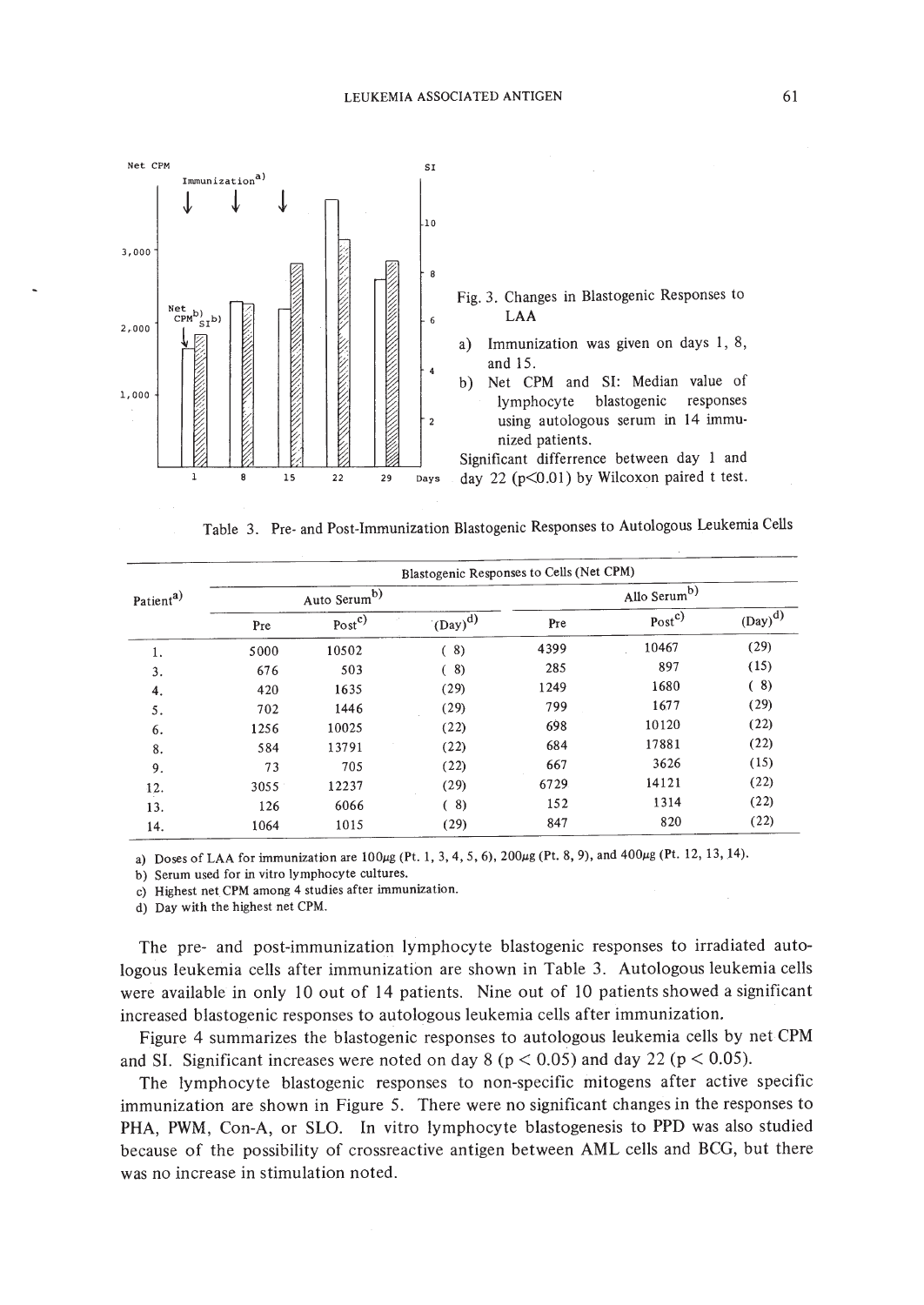There was some correlation between the length of remission at the time of the study and increase in lymphocyte blastogenic responses. All 4 patients whose length of remission (patient 1, 6, 7, 13) was over 12 months developed 5-fold or greater blastogenic responses to LAA or autologous leukemia cells after immunization. In contrast, orily 2 out of 6 (patient 8, 9) and lout of 4 (patient 10) whose length of remission were 3 to 6 months and 7 to 11 months, respectively, developed 5-fold or greater blastogenic responses. There seems to be no correlation between the initial net CPM and the increase in blastogenic responses following active immunization. There was no statistical difference (by chi square analysis) of the increase of blastogenic responses between initial net CPM of  $\geq 1,000$  and  $< 1,000.$ 

Of 14 patients who received LAA, 7 patients had 100%or more increase in skin test reactivity to LAA. When we group the patients based on their initial pre-immunization skin test reactivity to LAA, 7 had more than 10 mm, while 7 had less than 10 mm of induration. None of the 7 patients with vigorous initial reactivity showed an increase after immunization. In contrast, all 7 patients whose skin test reactivity was less than 10 mm showed a significant increase. Skin test reactivities to I or more nonspecific recall antigens were noticed to have increased following active specific immunization. The antigens which caused increased skin test reactivity were not always the same in each patient. Of 7 patients who showed increased skin test reactivity to LAA, 6 patients also showed increased reacti-





- a) Immunization was given on days I, 8, and 15.
- b) Net CPM and SI; Median value of lymphocyte blastogenic responses using autologous serum in 10 immunized patients.

Significant difference between day I and day 8 ( $p<0.05$ ) and day 1 and day 22  $(p<0.05)$ .



Fig. 5. Changes in Blastogenic Responses to Non-specific Mitogens after Immunization with LAA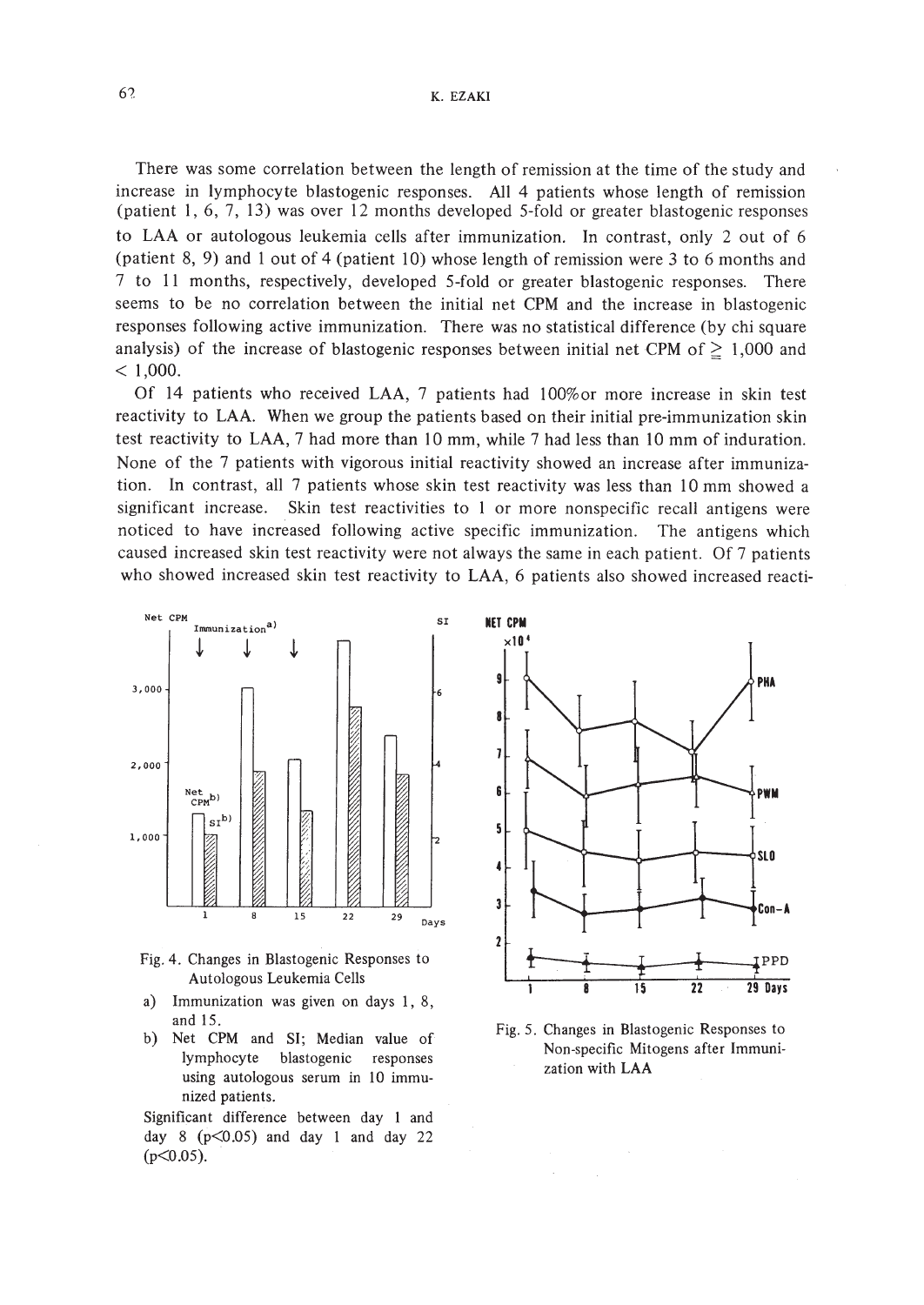vity to I or more recall antigens (Table 4). Thus, there was no selective increase of skin test reactivity to LAA after active immunization. There seems to be no correlation as determined by statistical analysis (chi square) between lymphocyte blastogenic response and skin test reactivity to LAA. Of 12 patients who had increased lymphocyte blastogenic responses to LAA, only 5 showed increased skin test reactivity to LAA. Of 2 patients who did not have increased blastogenic responses to LAA, all showed increased skin test reactivity to LAA.

### DISCUSSION

The presence of tumor antigens and tumor immunity have been demonstrated in leukemia by a variety of techniques for cell-mediated and/or humoral immunity.<sup>23)</sup> Several attempts have been made to solubilize human leukemia associated antigens, by using Papain digestion,<sup>24)</sup> KCl extraction,<sup>8)</sup> low frequency sonication.<sup>18)</sup> Hollinshead<sup>19)</sup> had prepared purified acute leukemia associated antigens, by using hypotonic lysis, low frequency sonication, and column chromatography, followed by discontinuous PAGE. This permitted the separation of some of the normal tissue antigens from the tumor associated antigens. These antigens appeared to be of low molecular weight and in the rapidly migrating region. The proteins eluted from PAGE region **III** produced positive skin test reactions. Comparable preparations of remission cells gave negative skin reactions. **In** human study, we can not use the method of immunoprophylaxis like in animal study, and it is obvious that there is no definite way to detect the antigenic activity of tumor cell extract. Our present study using lymphocyte blastogenic responses showed higher response to Peak IV and also Peak III in some cases than the response to other peaks, which suggested that the antigenic activity will be in these peaks. These peaks contain unique bands on PAGE pattern, and our data of lymphocyte blastogenic responses may correlate with the results of delayed hypersensitivity reaction by Hollinshead.<sup>19)</sup> It is possible that the unique bands appeared on PAGE caused positive lymphocyte blastogenic response and delayed hypersensitivity reaction as well.

The most effective form of immunotherapy in LI210 leukemia in mice is immunization with a combination of BCG and irradiated tumor cells.<sup>13)</sup> Mathé<sup>13</sup> used this type of treatment in the maintenance of remission in childhood ALL. Powles<sup>14)</sup> used BCG and irradiated allogeneic leukemia cells for maintenance treatment of AML with prolongation of remission duration and survival. **In** addition to benefit of BCG plus irradiated allogeneic leukemia cells, Hamilton Failey<sup>16)</sup> observed that patients who received BCG plus nonirradiated

| Changes of Skin Test   | No. of<br><b>Patients</b> | No. of Increased Skin Test<br>Reactivity to Recall Antigens <sup>a)</sup> |  |  |  |  |  |  |
|------------------------|---------------------------|---------------------------------------------------------------------------|--|--|--|--|--|--|
| Reactivity to LAA      |                           |                                                                           |  |  |  |  |  |  |
| Increased              |                           |                                                                           |  |  |  |  |  |  |
| No change or Decreased |                           |                                                                           |  |  |  |  |  |  |

Tab. 4 Correlation between Skin Test Reactivity to LAA and Skin Test Reactivity to Recall Antigens

a) Dermatophytin, Varidase, Candida, PPD, and KLH.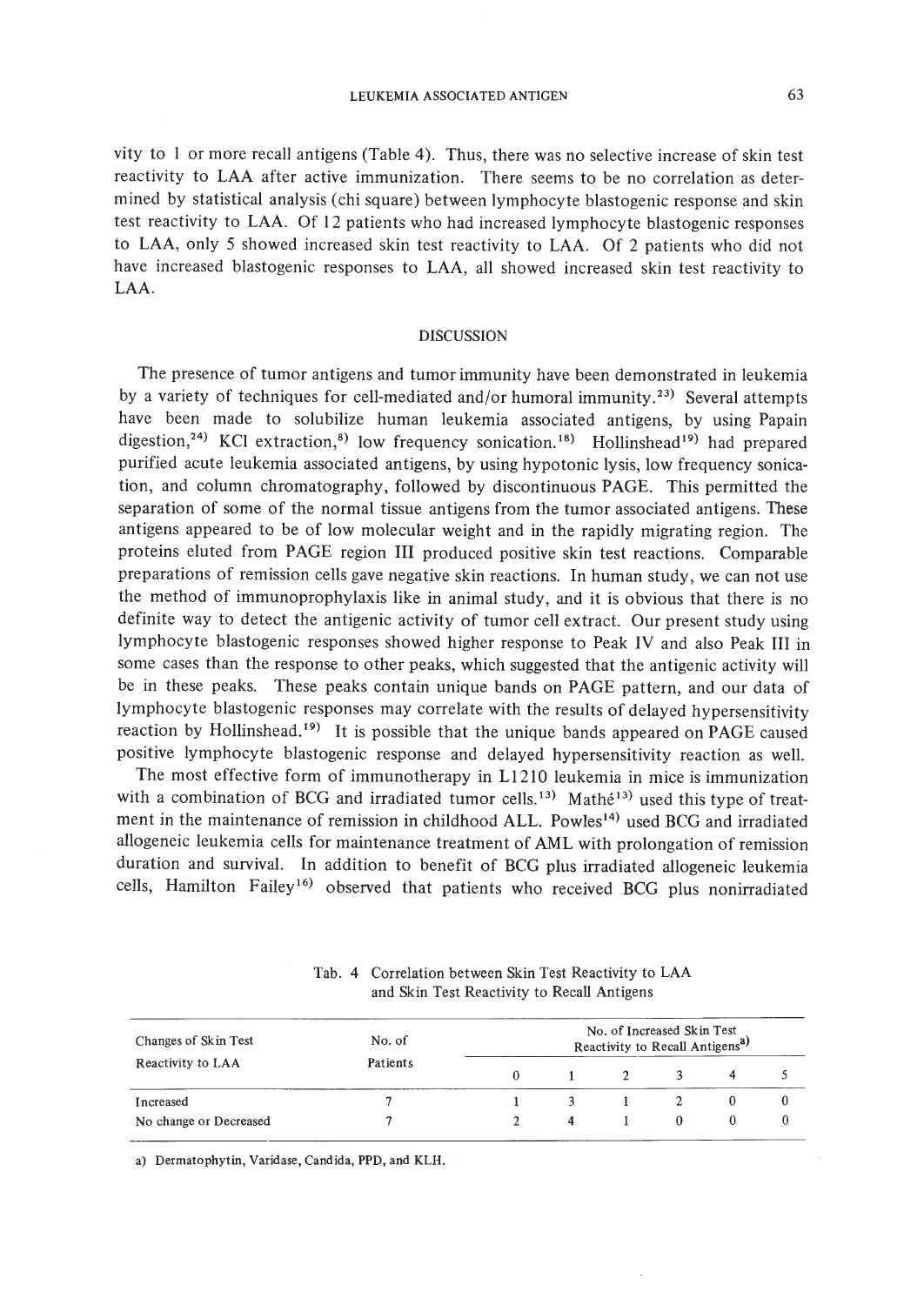leukemia cells who had achieved only partial remission, had better survival than the patients receiving chemotherapy alone who achieved complete remission. Holland<sup>15)</sup> administered neuraminidase-treated allogeneic leukemia cells and noticed striking prolongation of remission and survival.

Thus, allogeneic leukemia cells have been used for active specific immunotherapy of acute leukemia and the results have been usually positive, at least in AML. However, few if any investigators have observed changes in tumor associated autologous immunity following active specific immunization with either allogeneic leukemia cells or leukemia cell extracts. Gutterman<sup>11)</sup> observed that 10 out of 15 patients had increased blastogenic responses to autologous cells after immunization with autologous living leukemia cells. Powles<sup>12</sup> reported the same findings by immunizing with irradiated autologous leukemia cells. Both reports noticed increased blastogenic responses to nonspecific mitogens as well.

**In** our present study, after immunization with LAA, we noticed an increase of tumor associated cell-mediated immunity without an increase of non-tumor specific immunity as measured by lymphocyte blastogenic responses. It appears that immunization with LAA had specifically boosted the tumor associated cell-mediated immune responses of these patients. It is not yet clear what the relationship between increased blastogenic responses to LAA or autologous leukemia cells and clinical course will be. It is possible that increased blastogenic responses may be associated with a good clinical course, since, as previously observed, high blastogenic responses to autologous leukemia cells correlate with a good prognosis.<sup>8)</sup> In contrast, no selectivity of response to LAA with regard to delayed hypersensitivity was noted. Recall antigen responses increased as much as LAA responses.

The most important feature of this study was the increased blastogenic responses to autologous leukemia cells when the patients were immunized with LAA from pooled allogeneic leukemia cells. This suggests that a shared common antigen in the leukemias, particularly in AML, is present.

The study design used here has several defects. First, there was no unimmunized control group, but rather each patient served as his own control. Second, since the patients were recently on chemotherapy, the rebound recovery might explain the blastogenesis results.<sup>21)</sup> Third, since the antigen was mixed with an adjuvant, the adjuvant alone could have been responsible for the results and an adjuvant control should have been considered. Because of the limited number of patients available, untreated or adjuvant control could not be done. The stability of the blastogenic responses to the other stimulants suggests that the patients were suitable auto controls and that post-chemotherapy rebound did not explain the results.

**In** this study, there is no correlation between lymphocyte blastogenic response and skin test reactivity to LAA. This might be expected because these assays probably deal with different phases of immunological response. Herberman<sup>25)</sup> observed that there was no correlation among three assays for the evaluation of cell-mediated immunity, namely, MLTR, leukocyte cytotoxicity, and skin test reactivity to tumor extract. Also, he observed that skin test reactivity correlates with clinical state of disease. At this stage of our study, we are not in a position to cerrelate blastogenic response and skin test reactivity to the clinical course due to the limited time of follow-up and the very few patients on the study who have relapsed or died.

**In** the study we observed that the patients who have been in remission for more than 12 months seem to have higher blastogenic responses after active immunization than those who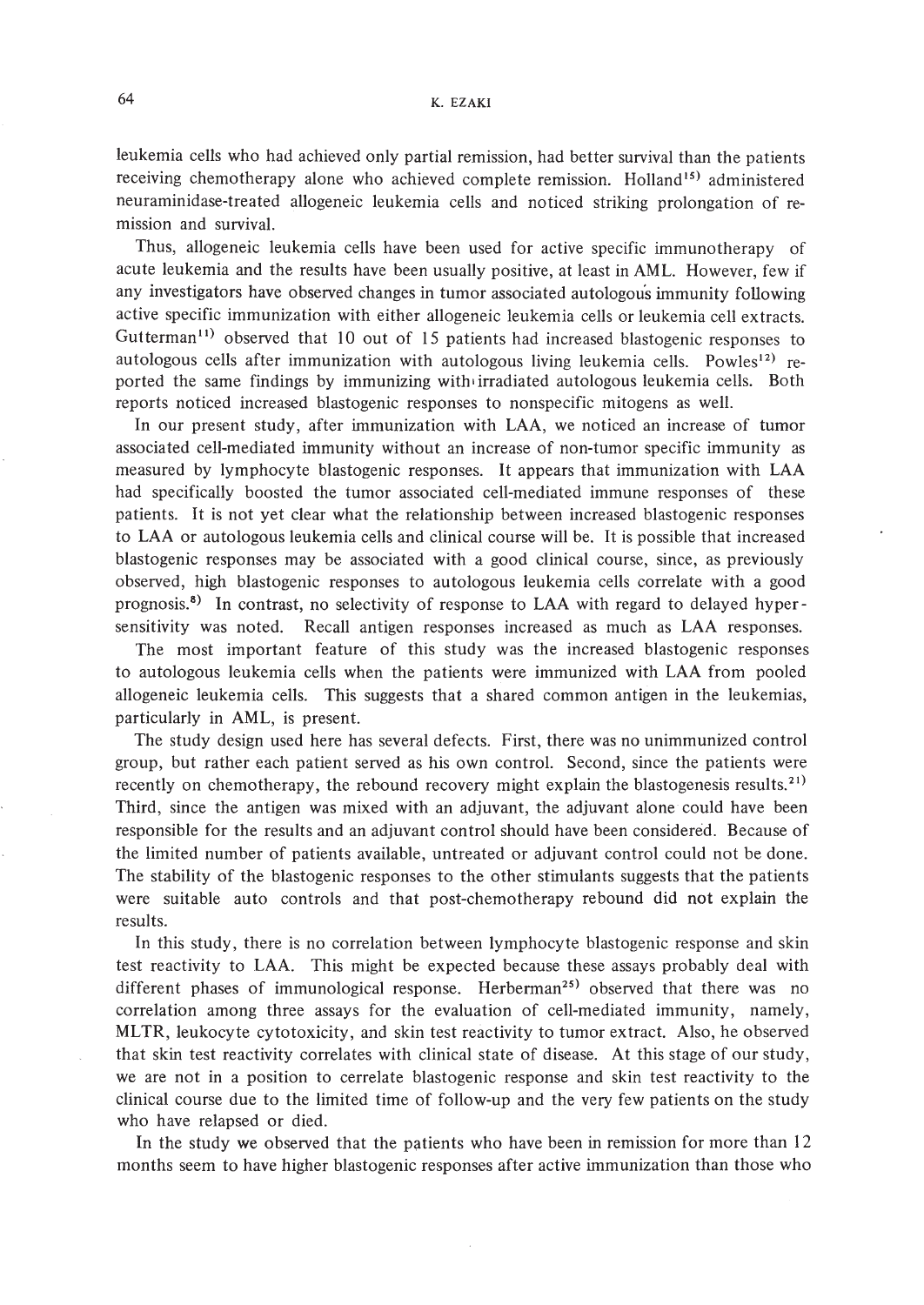have been in remission for less than 12 months. There are several explanations for this. First, it is possible that the patients who have recently entered remission may still be in an immunosuppressed state due to chemotherapy. While all patients in this study were immunocompetent as judged by their in vitro blastogenic responses and in vivo skin test reactivity, their cell-mediated immunity to LAA may have been depressed. Second, during early stage of complete remission, tumor associated immune reaction may still be suppressed selectively, perhaps because of antigen overload, and response to active immunization as secondary response may be low. On the other hand, the patients who have long remission duration may now be able to respond to active immunization as secondary response. Finally, it has been observed that the tumor associated immunity declines with increasing remission duration in animal tumor systems using  $MLTR$ <sup>26</sup> Active specific immunization may be useful during this state of declining tumor associated immunity. The increased skin test reactivity to LAA was seen in the patients with initially small skin test reactivity.

The significant increase of tumor associated immunity by lymphocyte blastogenic responses was seen on day 22, on week after the last immunization, which declined on day 29. Since we did not follow the immunological studies thereafter, because maintenance chemotherapy was resumed, it was not possible to know the outcome of the immune responses. However, it is likely that the tumor associated immunity does not last long after immunization, as suggested by the waning immune response on day 29. Thus, it may be reasonable to give active immunization at weekly intervals in order to maintain heightened levels of tumor associated immunity.

We used BCG-CWS as adjuvant for active immunization and we did not observe the significant increase oflymphocyte blastogenic responses to PPD nor delayed hypersensitivity reaction to PPD after active immunization. It may be possible that the dose of this adjuvant used is not enough to augment the in vitro or in vivo responses to PPD. At present, it is also not clear what is the optimal dose of LAA for effective immunization. In addition, the proportion of antigen and adjuvant necessary for good response is unknown. It is imperative to evaluate the effective dose responses in clinical trial with active immunotherapy.

There are several reports in which autologous serum inhibited the lymphocyte blastogenic response due to inhibitory serum factors.<sup>27,28)</sup> We could not find significant differences in blastogenic responses using autologous serum and allogeneic normal AB(+) serum system. Probably, these factors are absent or decreased in serum from remission patients. It would be interesting to study the effect of patients' serum before treatment or during relapse.

#### ACKNOWLEDGMENT

I with to thank Dr. Itsuro Sobue, Dr. Kazumasa Yamada, Dr. Evan M. Hersh, and Dr. Ariel A. Hollinshead for many helpful suggestions.

I also acknowledge the fine technical assistance of Sarah Dyre, Sayoko Sugiura, and Mito Tanimoto.

Some data in this article have been published in Cancer vol. 41, 1978. I have cited those data for better understanding of my study after getting the permission of citation from Dr. Evan M. Hersh who is a co-author of my previous article and a board of director of American Society of Clinical Oncology.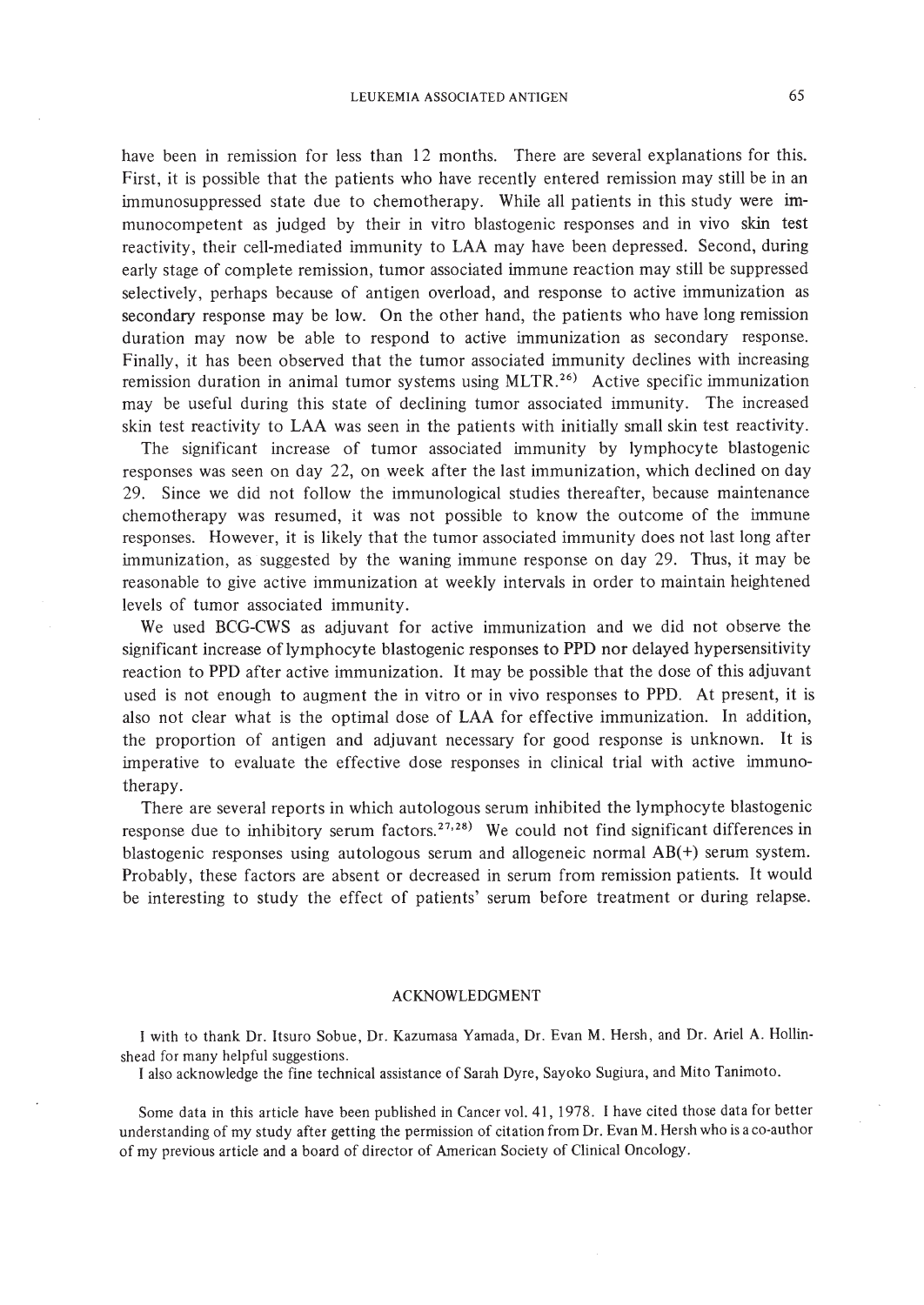#### REFERENCES

- 1) Billings, R., and Terasaki, P.l., Human leukemia antigen. 1. Production and characterization of antisera. *J. Nati. Cancer Inst.* 53, 1635-1638, 1974.
- 2) Brown, G., Capellaro, D., and Graeves, M., Leukemia associated antigen in man. *J. Nat!. Cancer Insf.* 55, 1281-1289, 1975.
- 3) Durantez, A., Zighelboim, J., and Gale, R. P., Leukemia-associated antigens detected by heterologous antisera. *J. Natl. Cancer Inst.* 56, 1217-1219, 1976.
- 4) Mann, D. L., Leventhal, B., and Halterman, R., Human antisera detecting leukemia associated antigens on autochthonous tumor cells. *J. Natl. Cancer Inst.* 54, 345-347, 1975.
- 5) Metzgar, R. S., Mohanakumar, T., and Miller, D. S., Antigens specific for human lymphocytic and myeloid leukemia cells: Detection by nonhuman primate antisera. *Science,* 178, 986-988, 1972.
- 6) Mohanakumar, T., Miller, D. S., and Metzgar, R. S., Human acute myelomonocytic leukemia: Serological studies with similar antisera. *Biood,* 48, 339-350, 1976.
- 7) Fridman, W. H., and Kourilisky, F. M., Stimulation of lymphocytes by autologous leukemia cells in acute leukemia. *Nature,* 224, 277-279, 1969.
- 8) Gutterman, J. U., Hersh, E. M., Mavligit, G., Freireich, E. J., Rossen, R. D., Butler, W. T., McCredie, K. B., Bodey, G. P., and Rodriguez, V., Cell-mediated and humoral immune response to acute leukemia cells and soluble leukemia antigens - Relationship to imnunocompetence and prognosis. *Natl. Cancer Inst. Monogr.,* 37, 153-165, 1973.
- 9) Tayler, G. M., Freeman, C. B., and Harris, R., Response of remission lymphocytes to autochthonous leukemic myeloblasts. *Br. J. Cancer,* 33, 501-511, 1976.
- 10) Ohno, R., Ezaki, K., Morishima, Y. *et ai.,* Studies of leukemia specific antigen and immunotherapy of acute leukemia with cell-wall skeleton of BCG. *Acta Haematol. Jpn.* 41, 100-107, 1978.
- 11) Gutterman, J. U., Mavligit, G. M., McCredie, K. B. *et ai.,* Auto-immunization with acule leukemia cells: Demonstration of increased lymphocyte responsiveness. *Int.* J. *Cancer,* **II,** 521-526, 1973.
- 12) Powles, R. L., Balchin, L. A., Hamilton Fairley, G. *et ai.,* Recognition of leukemia cells as foreign before and after auto-immunization. *Br. Med.* J., **1,486-489,** 1971.
- 13) Mathe, G., Amiel, J. L., Schwarzenberg, L. *et ai.,* Active immunotherapy for acute lymphoblastic leukemia. *Lancet,* I, 697-699, 1969.
- 14) Powles, R. L., Immunotherapy for acute myelogenous leukemia using irradiated and unirradiated leukemia cells. *Cancer,* 34, 1558-1562, 1973.
- 15) Holland, J. F., and Bekesi, 1. G., Immunotherapy of human leukemia with neuraminidase modified cells. *Med. Clin. N. Am.,* 60, 539-549, 1976.
- 16) Hamilton Fairley, G., Immunotherapy in the management of leukemia. *Br. J. Haematoi.* 31, 181- 192, 1975.
- 17) Ezaki, K., Kato, Y., Ohno, R. et al., Extraction and identification of leukemia associated antigen. Acta *Haematoi. Jpn.,* 41, 1163-1170, 1978.
- 18) Hollinshead, A. C., and Herberman, R. B., Separation of the major histocompatibility antigens from other antigens present on human leukemia and white blood cell membranes. *Bibi. Haematol. 39,* 828-837, 1973.
- 19) Hollinshead, A. C., and Herberman, R. B., Identification and characterization: Cell membrane antigens associated blast phase of human adult leukemia. *Bibi. Haematoi.,* 40, 339-348, 1975.
- 20) Ezaki, K., Hersh, E. M., Keating, M. *et ai.,* Active specific immunization with allogeneic leukemia associated antigens or allogeneic leukemia cells in acute leukemia. *Cancer,* **41,** 70-83, 1978.
- 21) Cheema, A. R., and Hersh, E. M., Patient survival after chemotherapy and its relationship to in vitro lymphocyte blastogenesis. *Cancer,* 28, 851-855, 1971.
- 22) Hersh, E. M., Gutterman, J. U., McCredie, K. B. *et ai.,* Serial studies of immunocompetence of patients undergoing chemotherapy for acute leukemia. *J. Clin. Invest.,* 54, 401-408, 1974.
- 23) Hersh, E. M., Gutterman, J. U., and Mavligit, G. M., Immunotherapy of leukemia. *Med. Clin. NAm.,* 60, 1019-1042, 1976.